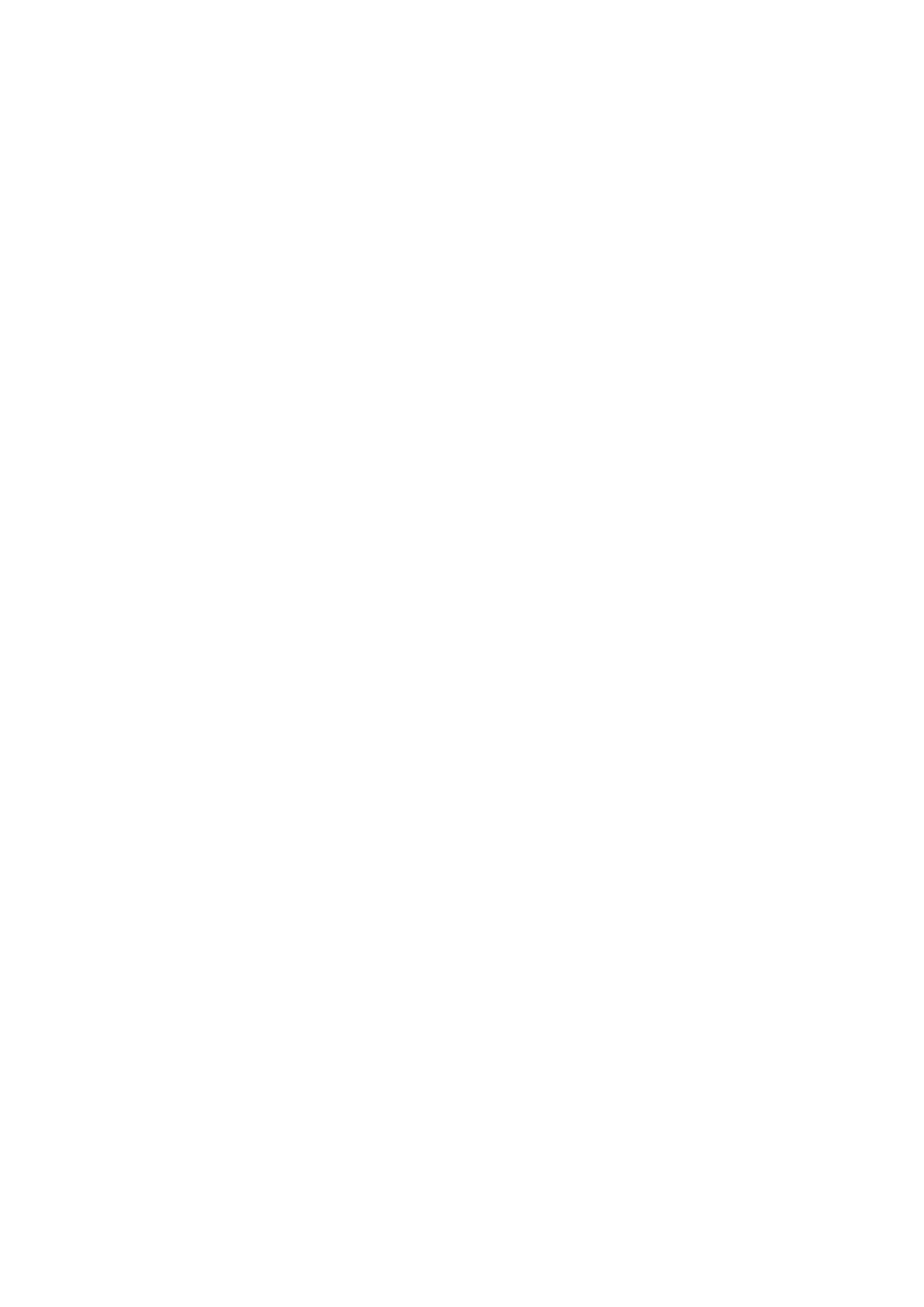# **What is the 'Prevent Duty?'**

'Prevent' relates to the Counter Terrorism and Security Act 2015 which came into force on 1 July 2015.

Since July 1 2015 there has been a duty on schools to have 'due regard to the need to prevent people from being drawn into terrorism'. This is called the 'Prevent duty'.

Prevent is part of the Government's counter terrorism strategy. Its aim is to stop more people from becoming terrorists or supporting terrorism in all its forms.

# **What is 'Radicalisation?'**

"Radicalisation" refers to the process by which a person comes to support terrorism and forms of extremism leading to terrorism. During that process it is possible to intervene to prevent vulnerable people being drawn into terrorist-related activity.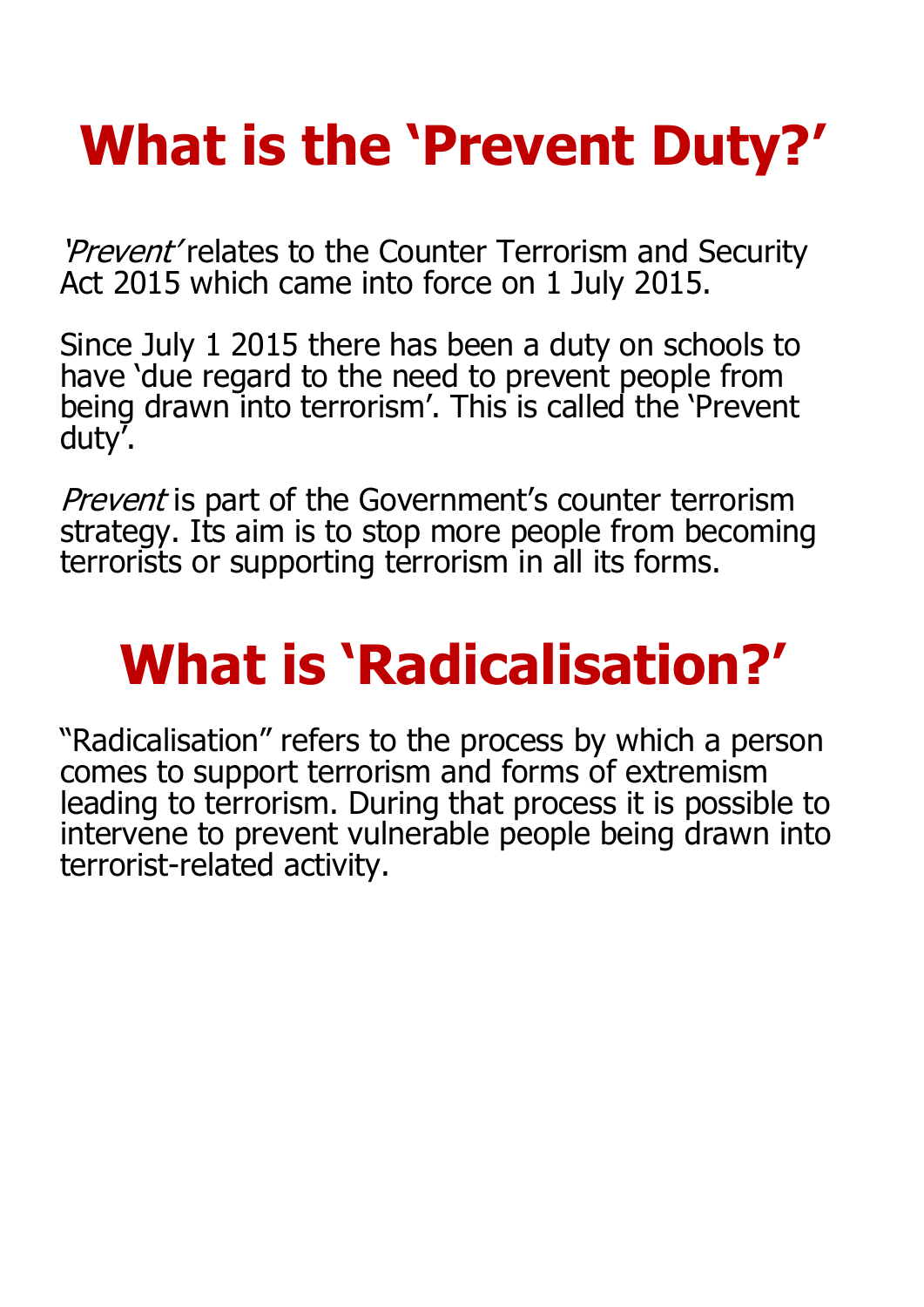## **What is extremism?**

'Vocal or active opposition to fundamental British values, including democracy, the rule of law, individual liberty and mutual respect and tolerance of different faiths and beliefs'.

Please note that being drawn into terrorism includes not only violent extremism but also non-violent extremism. Extremism can take several forms, including Islamist extremism, far-right and animal rights extremism for example. with terrorism and develop the knowledge and skills to be able to challenge extremist arguments.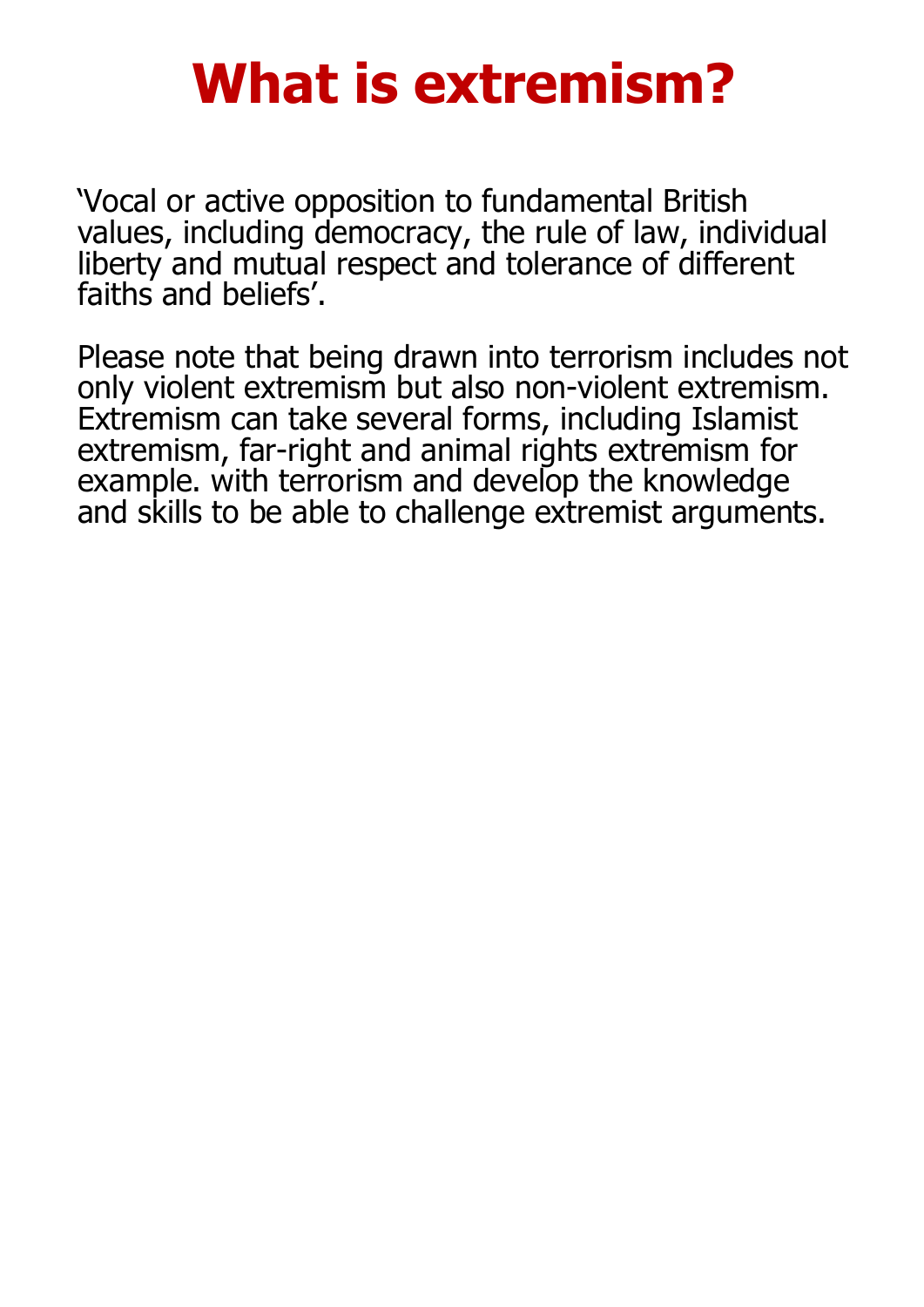# **What are British Values?**

'Democracy, the rule of law, equality of opportunity, freedom of speech and the rights for all men and women to live free from persecution of any kind'.

Schools are expected to encourage pupils to respect other people with particular regard to the protected characteristics set out in the Equality Act 2010 (age, disability, gender reassignment, marriage and civil partnership, pregnancy and maternity, race, religion and belief, sex and sexual orientation).

 Schools can build pupils' resilience to radicalisation by promoting fundamental British values and enabling them to challenge extremist views. It is important to emphasise that the Prevent duty is not intended to stop pupils debating controversial issues. On the contrary, schools should provide a safe place in which children, young people and staff can understand the risks associated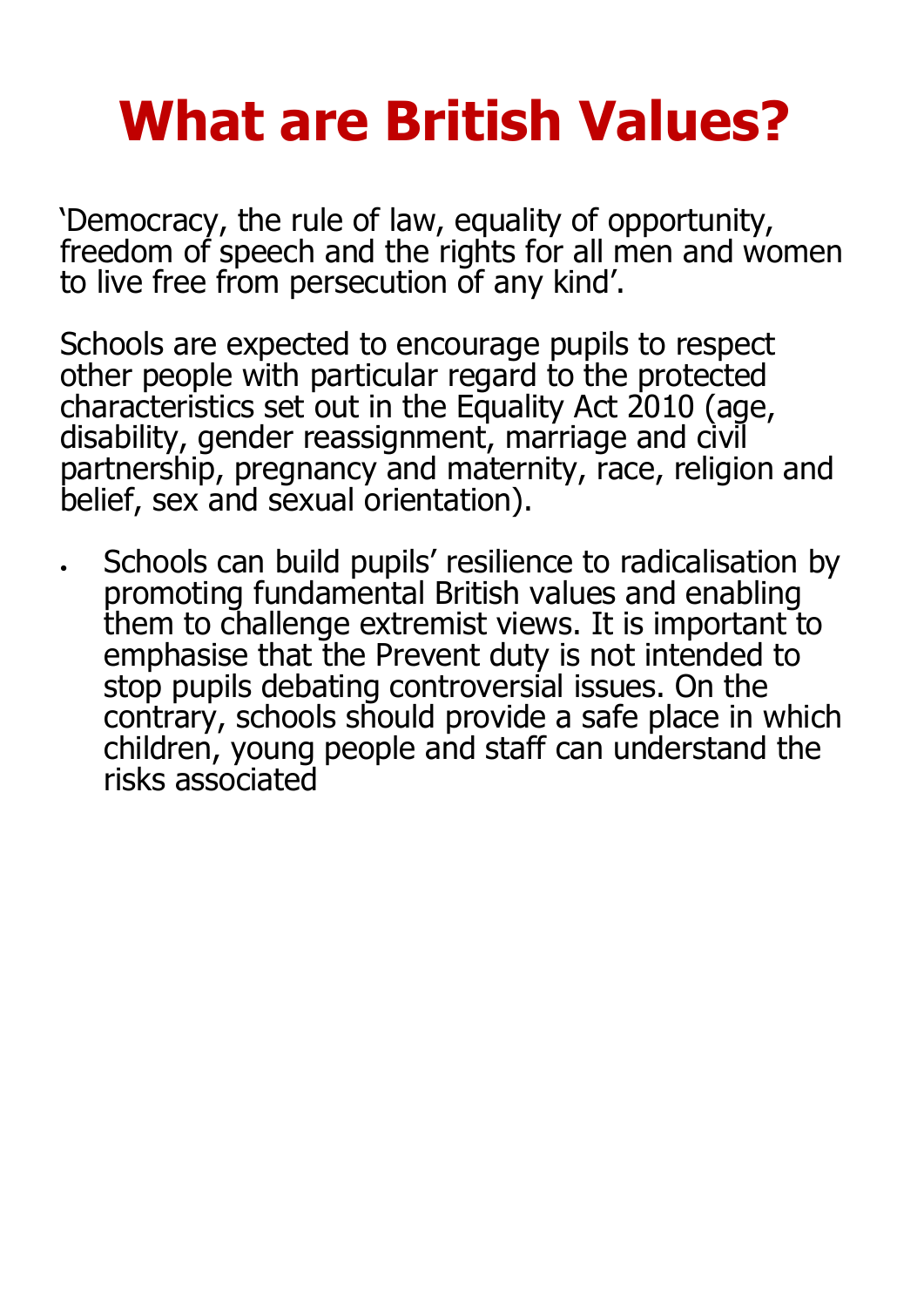### **What action should staff take if they are worried that a child or young person might be drawn into extremism?**

As with all forms of safeguarding, staff should use their professional judgement in identifying an individual who may be at risk of radicalisation.

The school has clear procedures in place to safeguard children that includes protecting children at risk of radicalisation. These procedures are set out in existing Forge Trust safeguarding policies. All staff should be aware of the school's safeguarding policy and procedures and follow these for any aspect of safeguarding, including extremist views/extremism.

As with any form of safeguarding if a member of staff has any concerns about a child in the first instance they should inform the Designated Safeguarding Lead.

**Concerns can be the 'generic' safeguarding triggers linked to the child protection training staff have received such as: changes in behaviour and mood, self-harm; or the specific extremist religious or political strand.**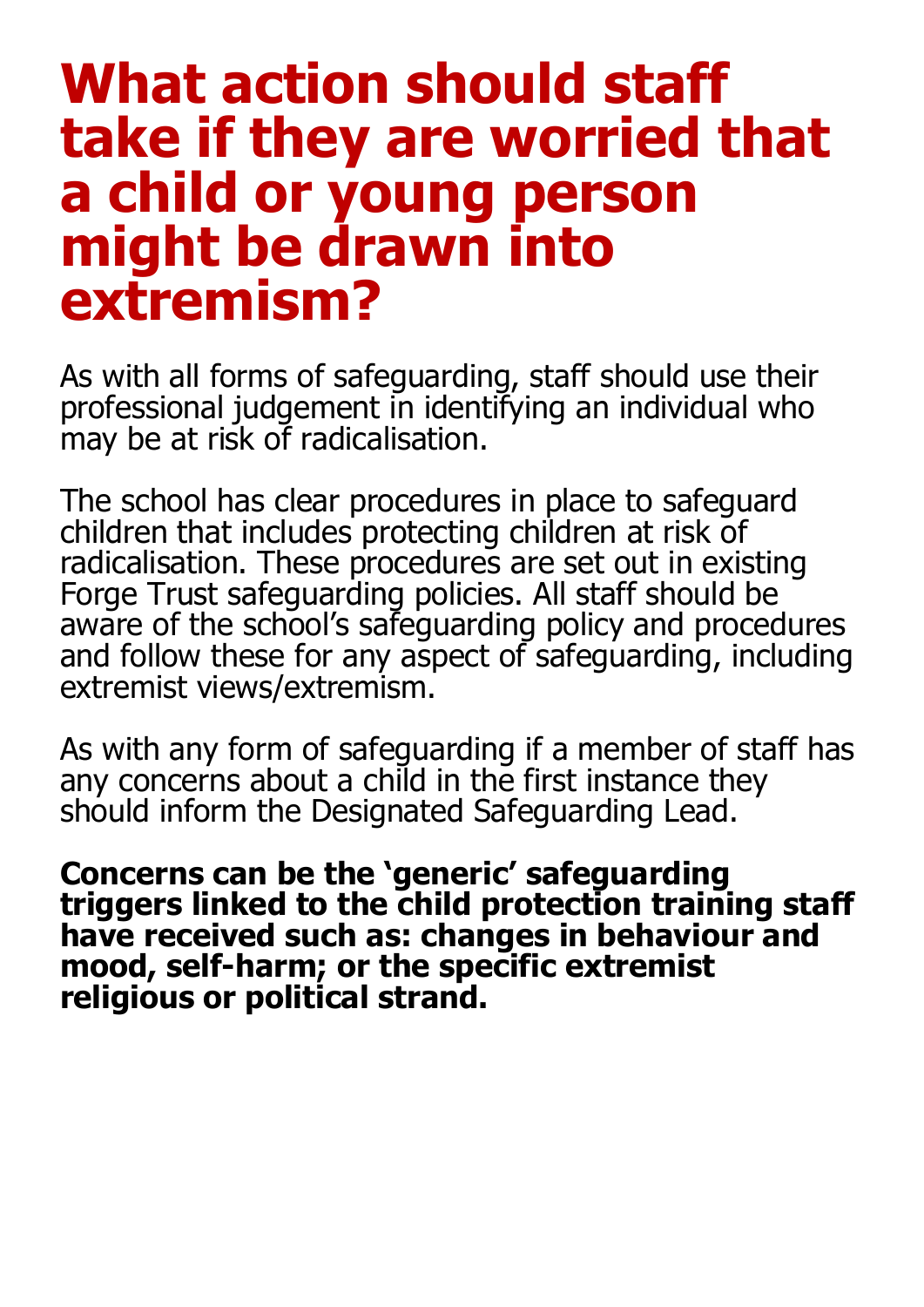# **What is Channel?**

Channel is an early intervention multi-agency process designed to safeguard vulnerable people from being drawn into violent extremist or terrorist behaviour. Channel works in a similar way to existing safeguarding partnerships aimed at protecting vulnerable people.

#### **Who does Channel work with?**

Channel is designed to work with individuals of any age who are at risk of being exploited by extremist or terrorist ideologues. The process is shaped around the circumstances of each person and can provide support for any form of radicalisation or personal vulnerabilities.

### **How does Channel work?**

Each Channel Panel is chaired by a local authority and brings together a range of multi-agency partners to collectively assess the risk and can decide whether a support package is needed. The group may include statutory and non-statutory partners, as well as lead safeguarding professionals. If the group feels the person would be suitable for Channel, it will look to develop a package of support that is bespoke to the person. The partnership approach ensures those with specific knowledge and expertise around the vulnerabilities of those at risk are able to work together to provide the best support.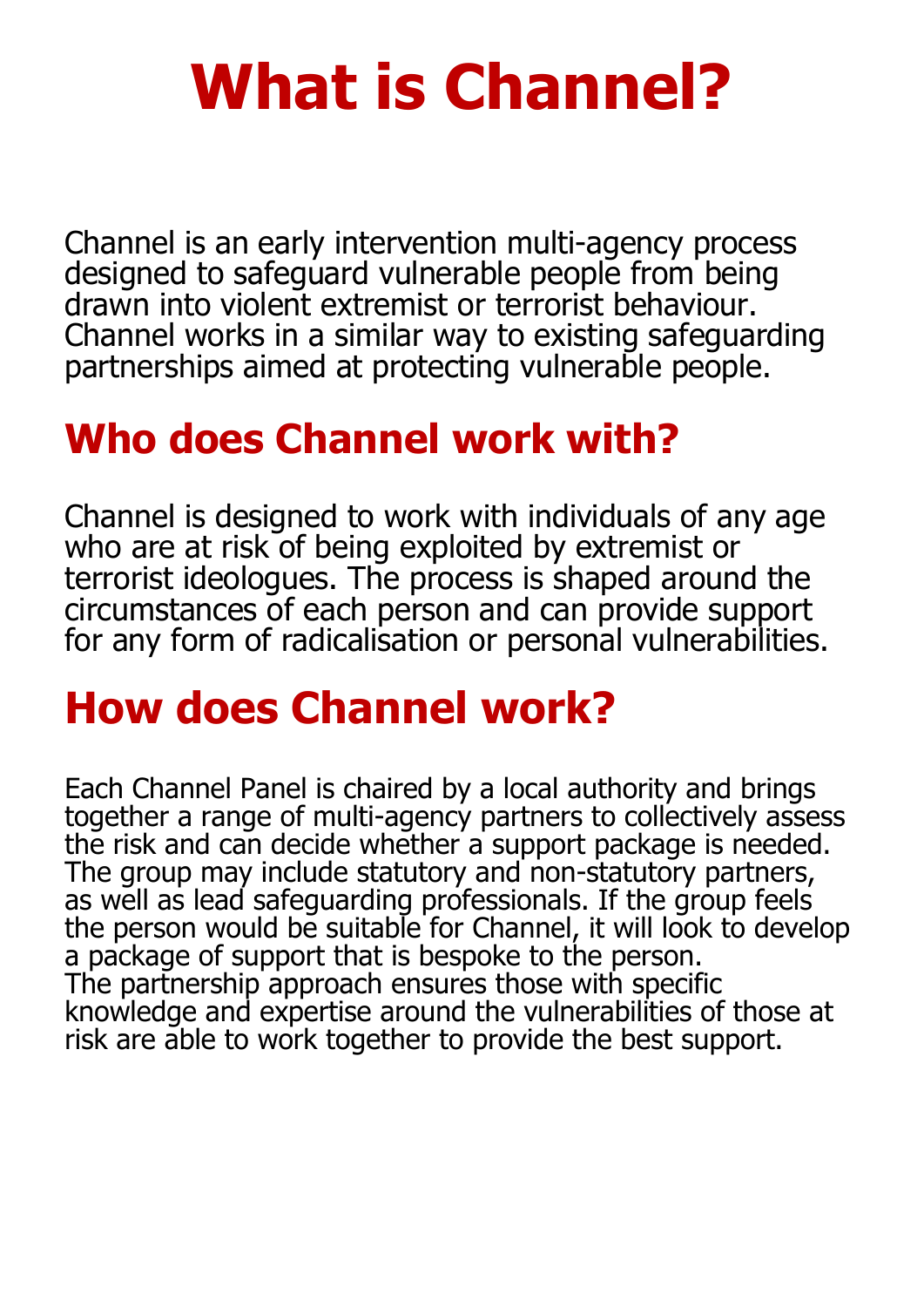# **Channel Support**

#### **What does Channel support look like?**

Channel interventions are delivered through local partners and specialist agencies. The support may focus on a person's vulnerabilities around health, education, employment or housing, as well as specialist mentoring or faith guidance and broader diversionary activities such as sport. Each support package is tailored to the person and their particular circumstances.

#### **How will the person be involved in this process?**

A person will always be informed first if it's felt that they would benefit from Channel support. The process is voluntary and their consent would be needed before taking part in the process. This process is managed carefully by the Channel Panel.